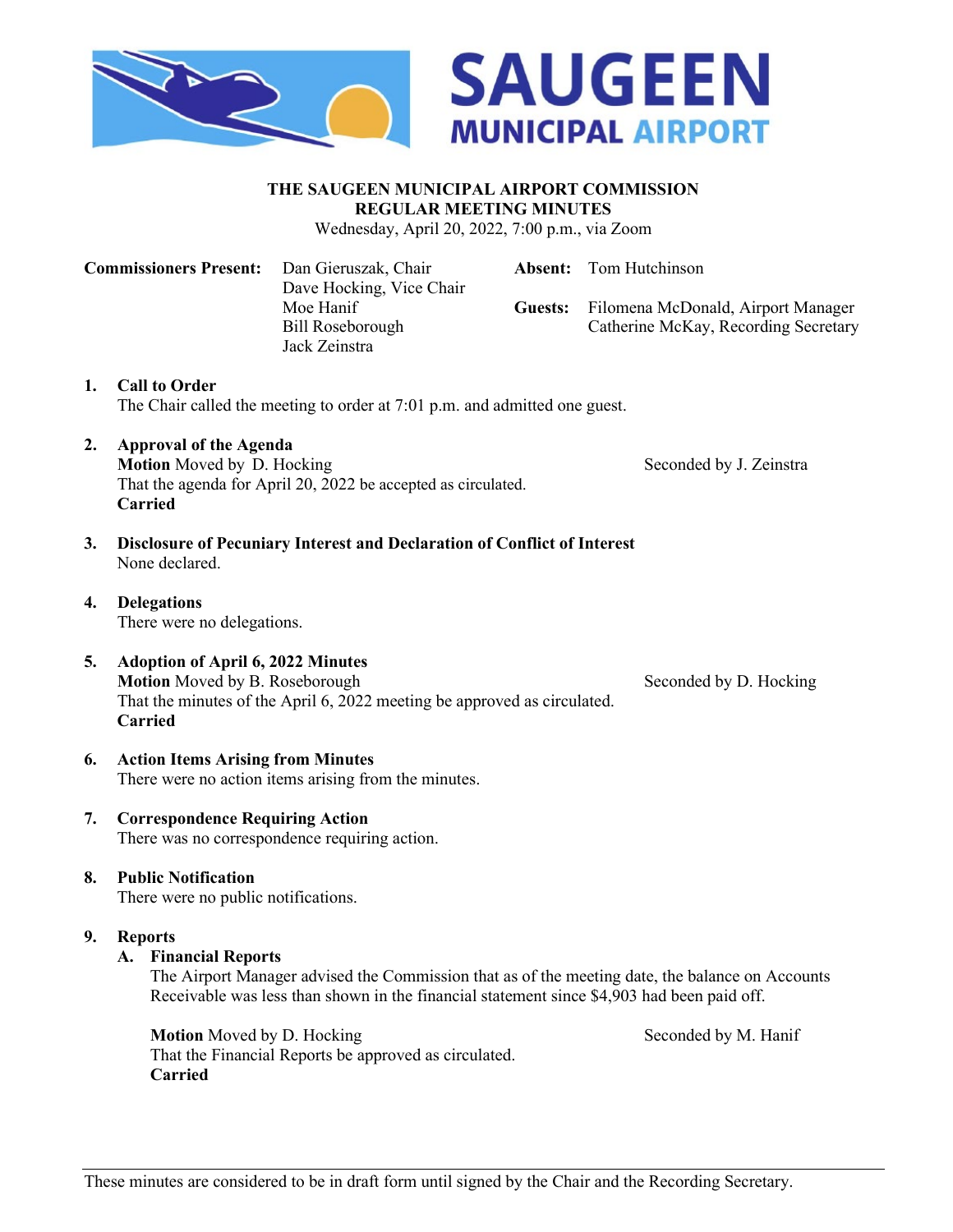#### **B. Airport Manager's Report**

Commissioner Hocking inquired about whether the Airport Manager had approached the Hanover Chamber of Commerce to promote rental of the Terminal Building as suggested at the last meeting. The Airport Manager explained that she had stopped in at the Chamber's office, but the Manager was busy, and so she will stop in again. She added that promotions have been done with Wightman TV and Bluewater Radio, with the Wightman interview being shown on Wednesday nights. Commissioner Hocking said that the airport is an excellent rental facility and should be promoted as much as possible. He added that more marketing is always better and it was noted that posts on the Airport's Facebook page are being shared. The Airport Manager said that she will post links to the Wightman and Bluewater Radio ads on the Facebook page.

Commissioner Roseborough informed the Commission that a beer tasting has been scheduled for the airport restaurant in the first or second week of May and 40 – 50 people are expected to attend. Commissioner Hocking noted that an event connected with the Plein Air Painting Festival taking place in Hanover from July 20 to 24, 2022 will be held in the terminal building, and the restaurant will be open for anyone wanting to purchase food. The Airport Manager noted that there will be a fly-in this Saturday, April 23, with fly-ins taking place once a month on Saturday, with Sunday as the rain date.

Commissioner Hanif thanked the Airport Manager and others responsible for bringing events to the airport and ensuring that it has positive exposure.

**Motion** Moved by D. Hocking Seconded by B. Roseborough

That the Airport Manager's report be approved as circulated. **Carried**

## **C. COPA 54**

Commissioner Zeinstra reported on COPA 54, noting that no events are currently planned, and the meeting scheduled for last month had a low turnout as a result of poor weather. As a result, decisions were deferred to the April meeting which took place one and a half weeks prior to the Commission meeting. At that meeting, a motion was made to explore forming a chapter of the Recreational Aircraft Association (RAA) or a local flying club organization, and then disbanding the local branch of COPA. The next COPA 54 meeting will decide whether to go with the RAA or an independent organization. Most members favour the RAA due to other benefits provided by that organization, although the vote may be close. Commissioner Zeinstra added that support for the airport will continue but will simply be under another banner. The Chair noted that this is a significant change in the history of the airport, as COPA has been involved with it for a considerable time.

## **10. New Business**

There was no new business.

#### **11. In Camera**

**Motion** Moved by D. Hocking Seconded by M. Hanif

That the Commission convene in closed session at 7:12 p.m. in accordance with Section 239(1) of the Municipal Act in order to address matters pertaining to security of property of the Saugeen Municipal Airport, information explicitly supplied in confidence by Canada, a province or territory or a Crown agency of any of them, a position, plan, procedure, criteria or instruction to be applied to any negotiation on behalf of the Saugeen Municipal Airport, and in accordance with Section 239(3)(b) of the Municipal Act to consider an ongoing investigation by the Ombudsman. **Carried**

The Airport Manager and the Recording Secretary remained for the in camera portion. One guest attending the meeting by Zoom was moved to a waiting room for the closed session.